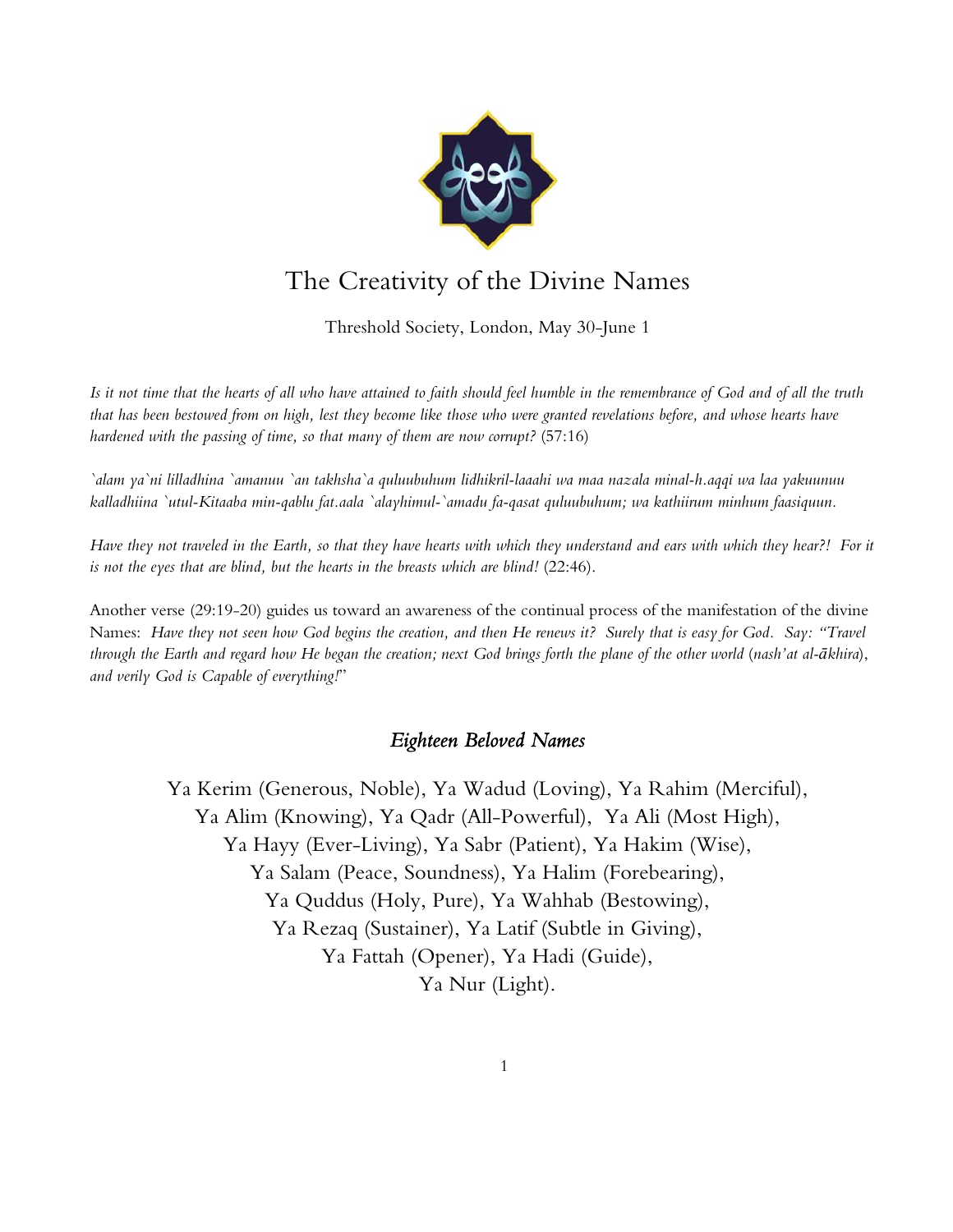

Threshold Society ~ Sufism.org

The traditional compilations may or may not include the names Allah and Ahad. This list includes Ahad. An asterisk  $\star$  indicates those names that are commonly used in Sufi practice.

1 Ar-Rahmān The All Beneficent, The Most∧r-Rahmān† Merciful in Essence, The Compassionate, The Most Gracious. Beginning of every chapter except one, and in numerous other places.

- 2 Ar-Rahīm The Most Merciful, The Most Merciful^ in Actions. Beginning of every chapter except one, and in numerous other places.
- 3 Al-Malik The Sovereign, The True and Ultimate∧Al∸Malik The Sovereign, The True and King 59:23, 20:114
- 4 القدوس 4√Al-Quddūs The Most Holy, The Most Pure, The Most Perfect 59:23, 62:1
- 5 As-Salam The Peace and Blessing, The Source of \*السلام 5 Peace and Safety, The Most Sound 59:23
- 6 المؤمن Al-Mu'min The Giver of Faith, The Faithful, The Guarantor, The Granter of Security, The Affirmer of Truth 59:23
- 7 المعيمن Al-Muhaymin The Guardian, The Preserver, The Overseeing Protector 59:23
- 8 Al-'Azīz The Almighty, The Self Sufficient, The العزيز Most Honorable 3:6, 4:158, 9:40, 48:7, 59:23
- 9 Al-Jabbār The Powerful, The Irresistible, The الحبار 9 Compeller, The Most Lofty, The Restorer/Improver of Affairs 59:23
- 10.23 Al-Mutakabbir TheTremendousالمتكبر
- 11-Al-Khāliq The Creator 6:102, 13:16, 39:62, 40:62, الخالق 11 59:24
- 12 Al-Bāri' The Fashioner, The Maker 59:24المبارئ
- 13 Al-Muşawwir The Fashioner, The Molder of Forms 59:24
- 14 Al-Ghaffār The Ever Forgiving 20:82, 38:66, المغفار 14 39:5, 40:42, 71:10
- 15.16, Al-Qahhār The All Compelling Subduer 13:16(القهار 15 14:48, 38:65, 39:4, 40:16
- 16.38:9, Al-Wahhāb The Bestower 3:8, 38:9, 38:35∗الوهاب
- 17 Ar-Razzāq The Ever Provider\*1:58⊁الرزاق
- 18 Al-Fattāh The Opener, The Victory Giver 34:26⊁الفتاح 18
- 19 \*Al-ʿAlīm The All Knowing, The Omniscient العليم 19 2:158, 3:92, 4:35, 24:41, 33:40
- 20 Al-Qābid The Constricter, The Tightener 2:245
- 21-2:245 Al-Bāsit The Expander, The Munificent 2:245
- 22 Al-Khāfid The Abaser 95:5المخافض
- 23: Ar-Rāfi' The Exalter 58:11, 6:83
- 24-Al-Muʿizz The Giver of Honor 3:26
- 25 Al-Mudhill The Giver of Dishonor 3:26
- 26, 2:256, 2:127 As-Samīʿ The All Hearing 2:127, 2:256, 8:17,  $49:1$
- Al-Baṣīr The All Seeing 4:58, 17:1, 42:11, 42:27⊁البصير 27
- 28 Al-Hakam The Judge, The Arbitrator 22:69
- 29 Al-`Adl The Utterly Just 6:115\*^{\disp\_{\disp\_{\disp\_{\disp\_{\disp\_{\disp\_{\disp\_{\disp\_{\disp\_{\disp\_{\disp\_{\disp\_{\disp\_{\disp\_{\disp\_{\disp\_{\disp\_{\disp\_{\disp\_{\disp\_{\disp\_{\disp\_{\disp\_{\disp\_{\disp\_{\disp\_{\d
- 30 Al-Latīf The Subtly Kind 6:103, 22:63, 31:16, اللطيف⊀Al-Latīf The Subtly Kind 33:34
- 31 Al-Khabīr The Aware 6:18, 17:30, 49:13, 59:18⊁الخبير
- 32 Al-Halim The Forbearing, The Indulgent 2:235, المطلبع 23 17:44, 22:59, 35:41
- 33 Al-'Azīm The Magnificent, The Infinite 2:255,⊀العظيم 33 42:4, 56:96
- 34 Al-Ghafūr The Forgiving 2:173, 8:69, 16:110, الغفور 34 41:32
- 35:34, 42:23, Ash-Shakūr The Grateful 35:30, 35:34, 42:23, 64:17
- 36:31, Al-`Aliyy The Sublimely Exalted 4:34, 31:30, المعلمي ك 42:4, 42:51
- 37 Al-Kabīr The Great 13:9, 22:62, 31:30
- 38 Al-Hafiz The Preserver 11:57, 34:21, 42:6⊁الحفيظ
- 39:4 Al-Muqīt The Nourisher\* المقيت 39
- 40. Al-Hasīb The Bringer of Judgment 4:6, 4:86, 33:39
- 41-Al-Jalīl The Majestic 55:27, 39:14, 7:143
- 42 Al-Karīm The Generous 27:40, 82:6⊁الكريم
- 43 Ar-Raqīb The Watchful 4:1, 5:117⊁الرقيب
- 44\*Al-Mujīb The Responsive, The Answerer 11:61\*Al+المجيب